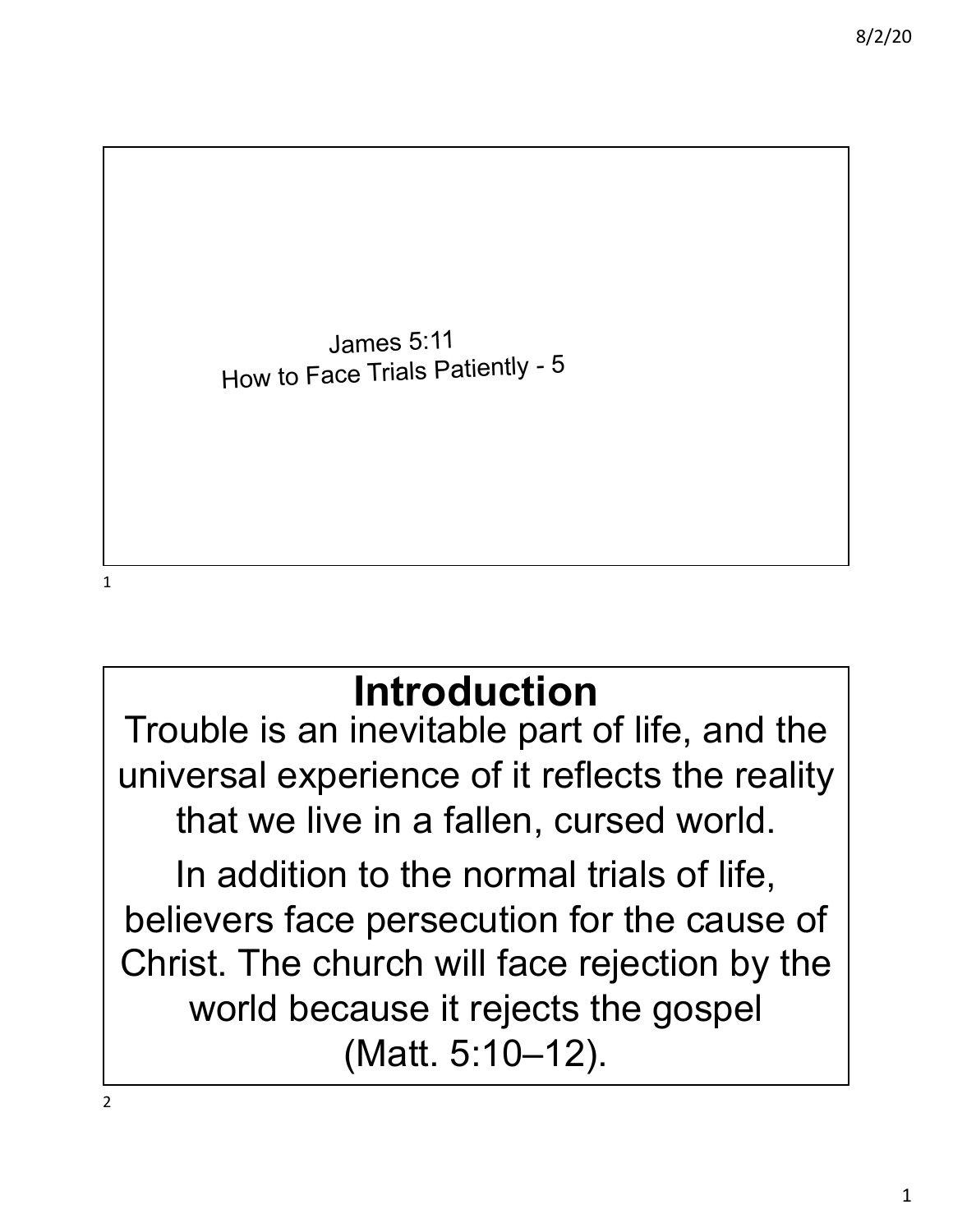# **Introduction**

James gives six practical perspectives enabling believers to patiently endure trials: anticipate the Lord's coming, recognize the Lord's judgment, follow the Lord's servants, understand the Lord's blessing, realize the Lord's purpose, and consider the Lord's character.

3

#### James 5:7-11

Therefore be patient, brethren, until the coming of the Lord. See *how* the farmer waits for the precious fruit of the earth, waiting patiently for it until it receives the early and latter rain. **<sup>8</sup>** You also be patient. Establish your hearts, for the coming of the Lord is at hand.

**<sup>9</sup>** Do not grumble against one another, brethren, lest you be condemned. Behold, the Judge is standing at the door! **<sup>10</sup>** My brethren, take the prophets, who spoke in the name of the Lord, as an example of suffering and patience. **<sup>11</sup>** Indeed we count them blessed who endure. You have heard of the perseverance of Job and seen the end *intended by* the Lord—that the Lord is very compassionate and merciful.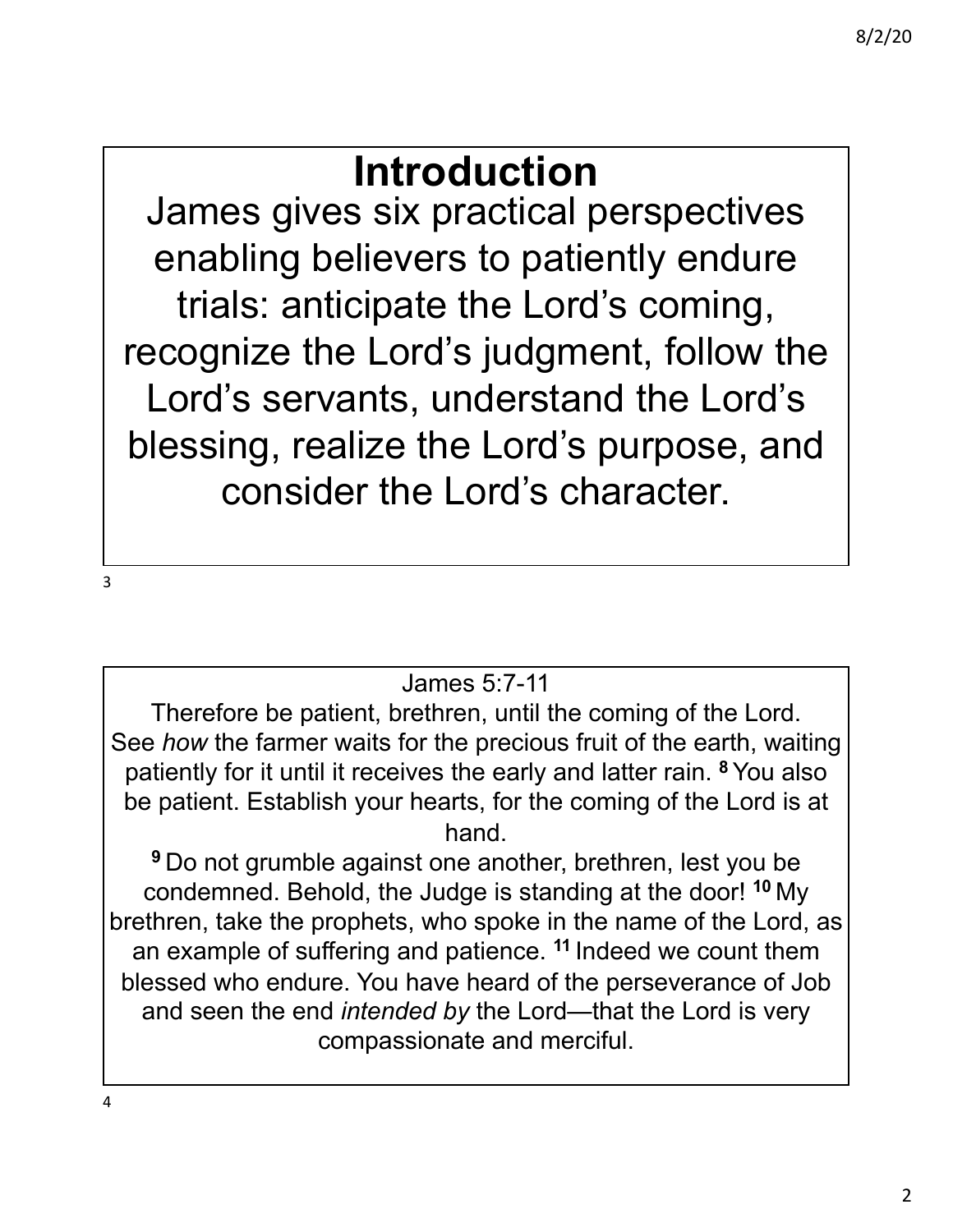# **Recognize the Lord's Coming**

James 5:7-8

Therefore be patient, brethren, until the coming of the Lord. See *how* the farmer waits for the precious fruit of the earth, waiting patiently for it until it receives the early and latter rain. **<sup>8</sup>** You also be patient. Establish your hearts, for the coming of the Lord is at hand.

The first reason James gives for enduring hardship is the anticipation for Jesus' return. His return in imminent. That means He can return at any time. Maybe He will return today. We can all hang on just a little bit longer!

5

#### **Recognize the Lord's Judgment**

James 5:9

Do not grumble against one another, brethren, lest you be condemned. Behold, the Judge is standing at the door!

James depicts the Lord Jesus Christ as the Judge about to enter the judgment hall. The hope of the return of Christ provides comfort in the midst of trials. There is also the sobering reality that when Jesus returns, He will "judge the living and the dead" (2 Tim. 4:1; 1 Pet. 4:5; Acts 10:42).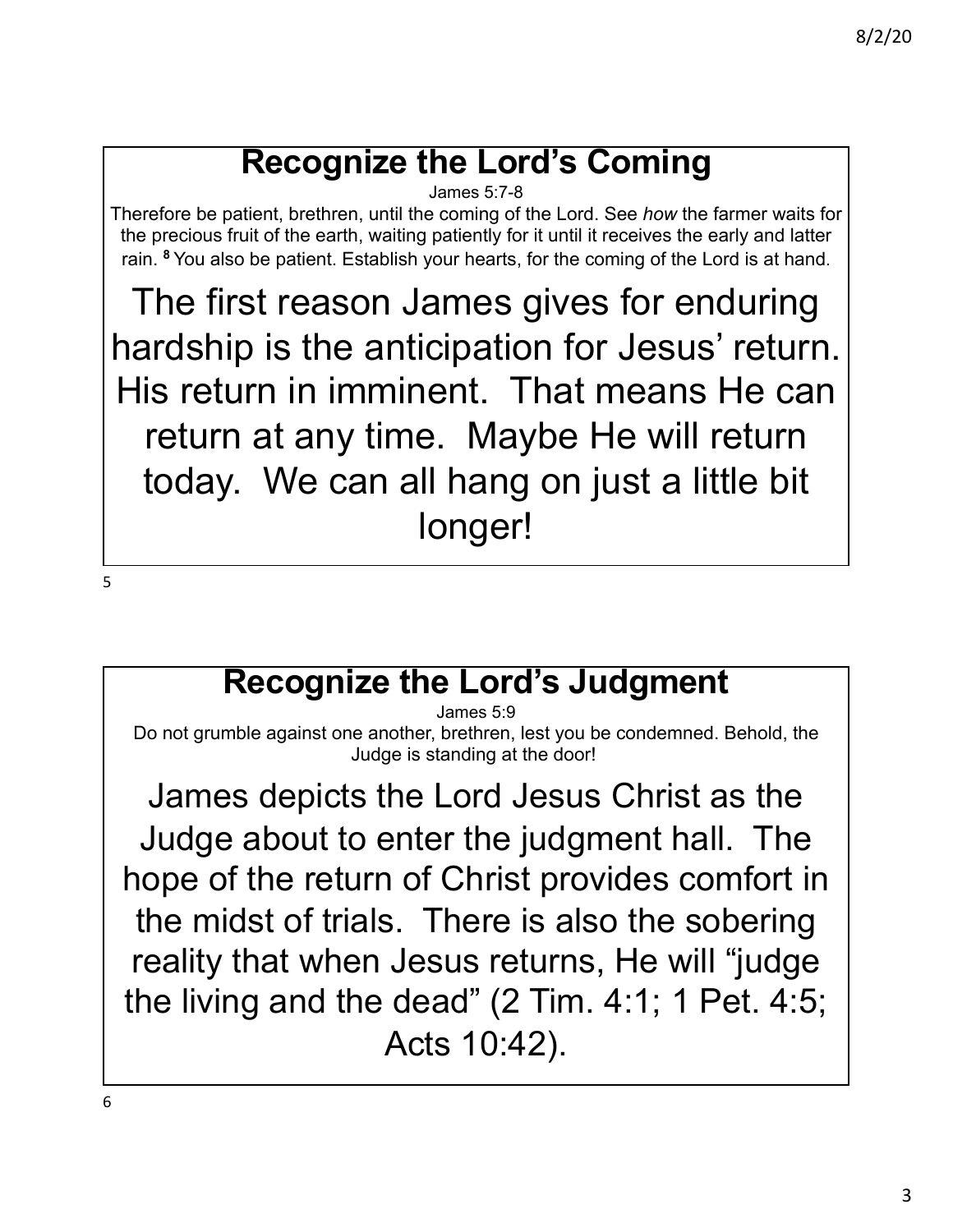# **Follow the Lord's Servants**

James 5:10

My brethren, take the prophets, who spoke in the name of the Lord, as an example of suffering and patience.

To encourage believers to endure unjust suffering, James pointed out the example of the prophets who had endured suffering with patience.

**Understand the Lord's Blessing**

James 5:11a Indeed we count them blessed who endure.

The fourth motive for patiently enduring trials is the knowledge that God blesses those who have endured. "Endure" refers to patiently persevering difficult circumstances. People who endure are the objects of divine favor.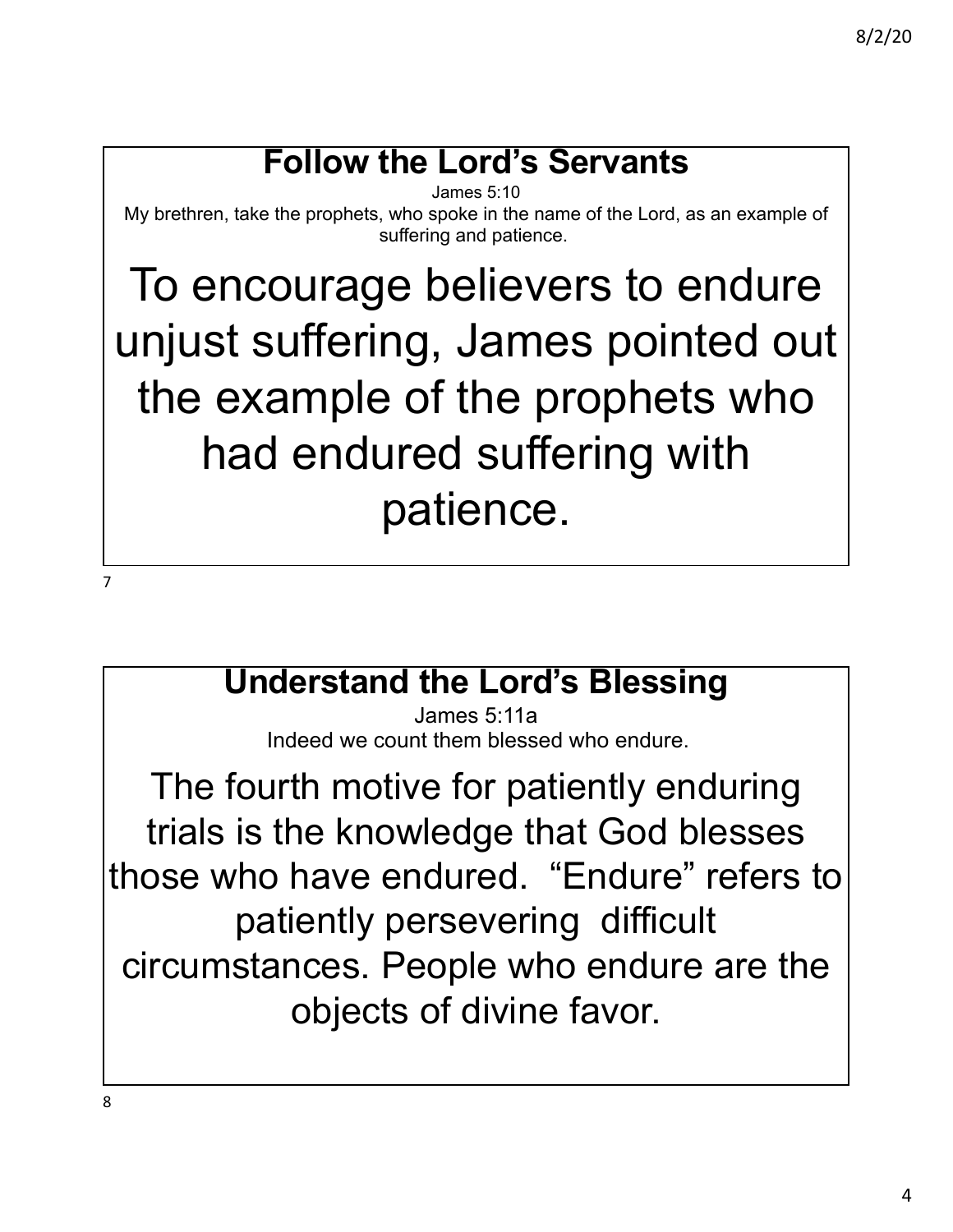## **Understand the Lord's Blessing**

James 5:11a Indeed we count them blessed who endure.

God's blessing does not come to people who do great things, but to people who endure. Those who will receive the greatest blessing in the life to come are those who have endured the greatest suffering in the present world (cf. Matt. 20:20-23). The hope of blessing now and in the future glory should motivate suffering Christians to patient endurance.

9

# **Realize the Lord's Purpose**

James 5:11b You have heard of the perseverance of Job and seen the end *intended by* the Lord.

The incredible story of the endurance of Job amid his trials was one of the most popular stories in Jewish history. Job endured unimaginable, unexplained suffering. He faced the fierce attacks of Satan, the loss of his children, his wealth, his health, his reputation, and, worst of all, his sense of God's presence.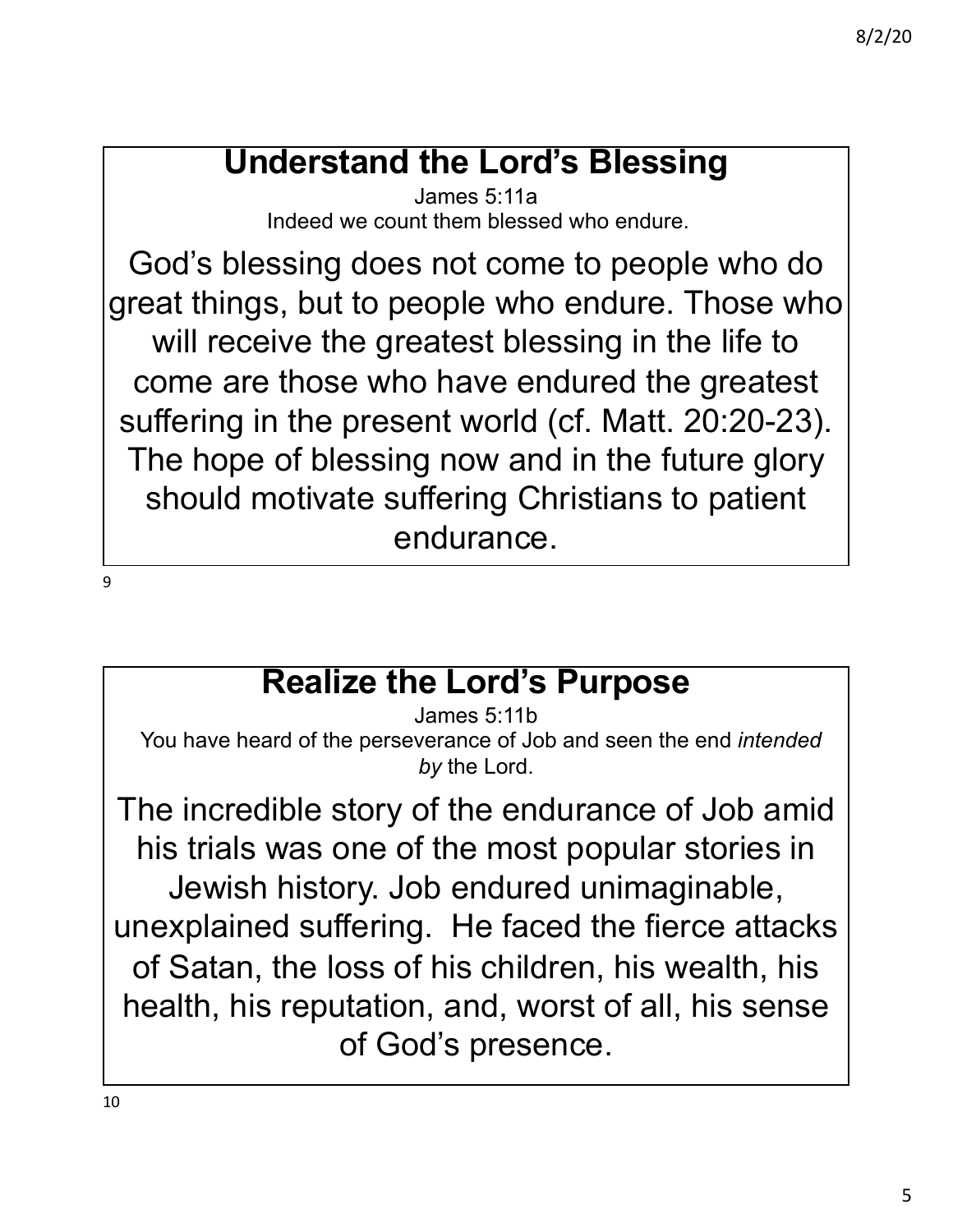## **Realize the Lord's Purpose**

James 5:11b

You have heard of the perseverance of Job and seen the end *intended by* the Lord.

It is true that Job vocalized his misery (3:1-11), bemoaned the false counsel of his misguided comforters (16:2ff.), and cried out in confusion to God (7:11-16). Yet "through all this Job did not sin nor did he blame God" (Job 1:22; cf. 2:10). Job's triumphant statement "Though he slay me, yet will I trust in him" (13:15) exemplifies his patient acceptance of his trials.

11

#### **Realize the Lord's Purpose**

James 5:11b You have heard of the perseverance of Job and seen the end *intended by* the Lord.

The "end" or purpose of the Lord's dealings with Job provides hope for all who patiently endure suffering. There were at least four important divine purposes for Job's suffering: to test his faith and prove it genuine; to thwart Satan's attempt to destroy that faith; to strengthen Job's faith and enable him to see God more clearly; and to increase Job's blessedness. All those purposes were realized because despite all his trials Job remained loyal to God. The book of Job closes by enumerating God's blessing of his loyal, faithful servant (Job 42:10-17).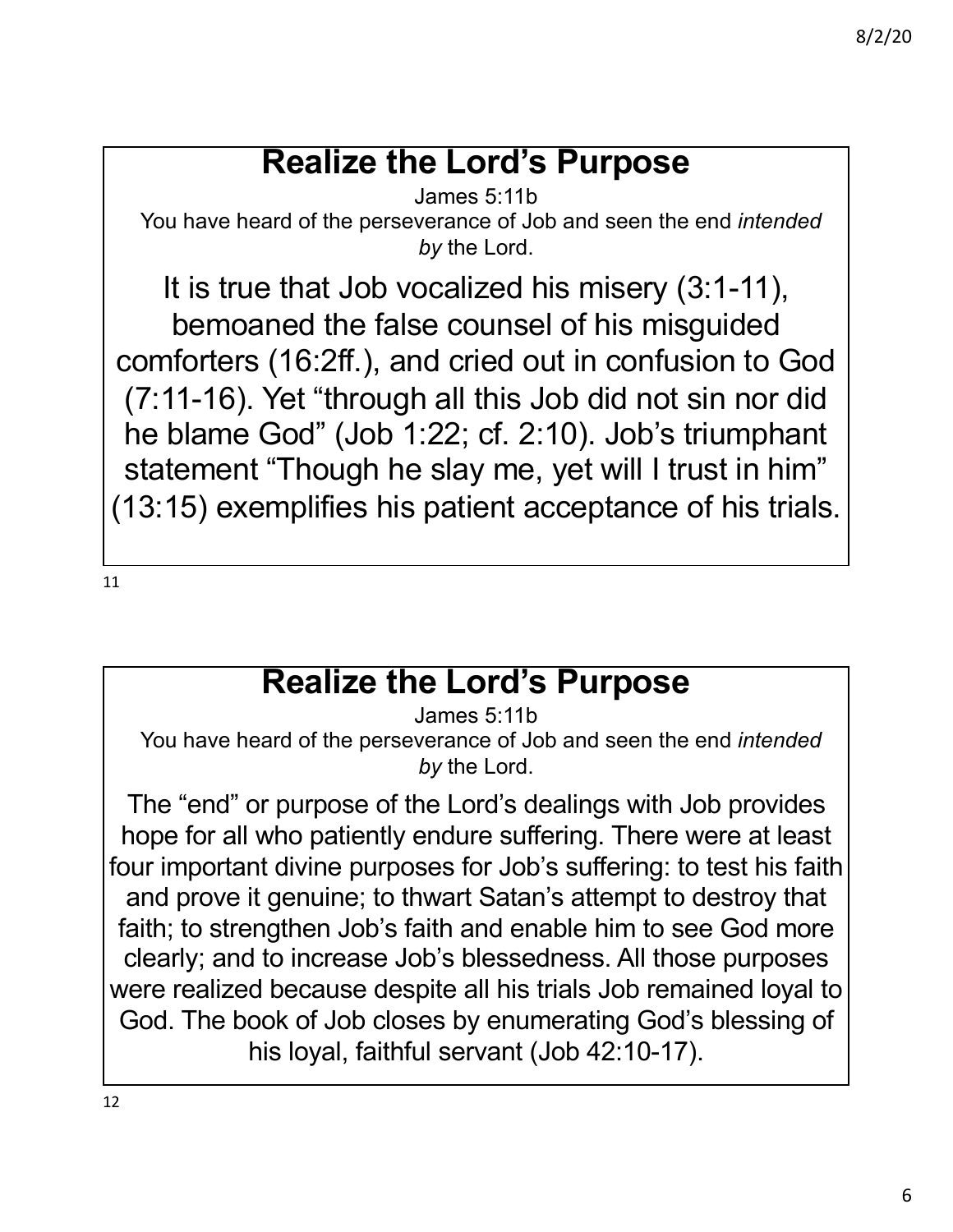### **Realize the Lord's Purpose**

James 5:11b

You have heard of the perseverance of Job and seen the end *intended by* the Lord.

The example of Job encourages those suffering trials to patiently endure, realizing the Lord's purpose is to strengthen them, perfect them, and, in the end, to richly bless them. In the words of the apostle Paul, "God causes all things to work together for good to those who love God, to those who are called according to His purpose" (Rom. 8:28).

13

#### **Consider the Lord's Character**

James 5:11c That the Lord is very compassionate and merciful.

James closed his exhortation to patiently endure trials with a reminder of the character of God. It is not uncommon for those in the midst of severe trials to question whether God really cares about them. But in all their trials, believers can take comfort in the truth that "the Lord is very compassionate and merciful". That is the clear testimony of the Old Testament (e.g., Ex. 33:18–19; 34:6; Num. 14:18; 2 Chron. 30:9; Neh. 9:17; Ps. 86:15; 103:8; 111:4; 112:4; 116:5; 145:8; Isa. 30:18; Lam. 3:22–23; Jonah 4:2).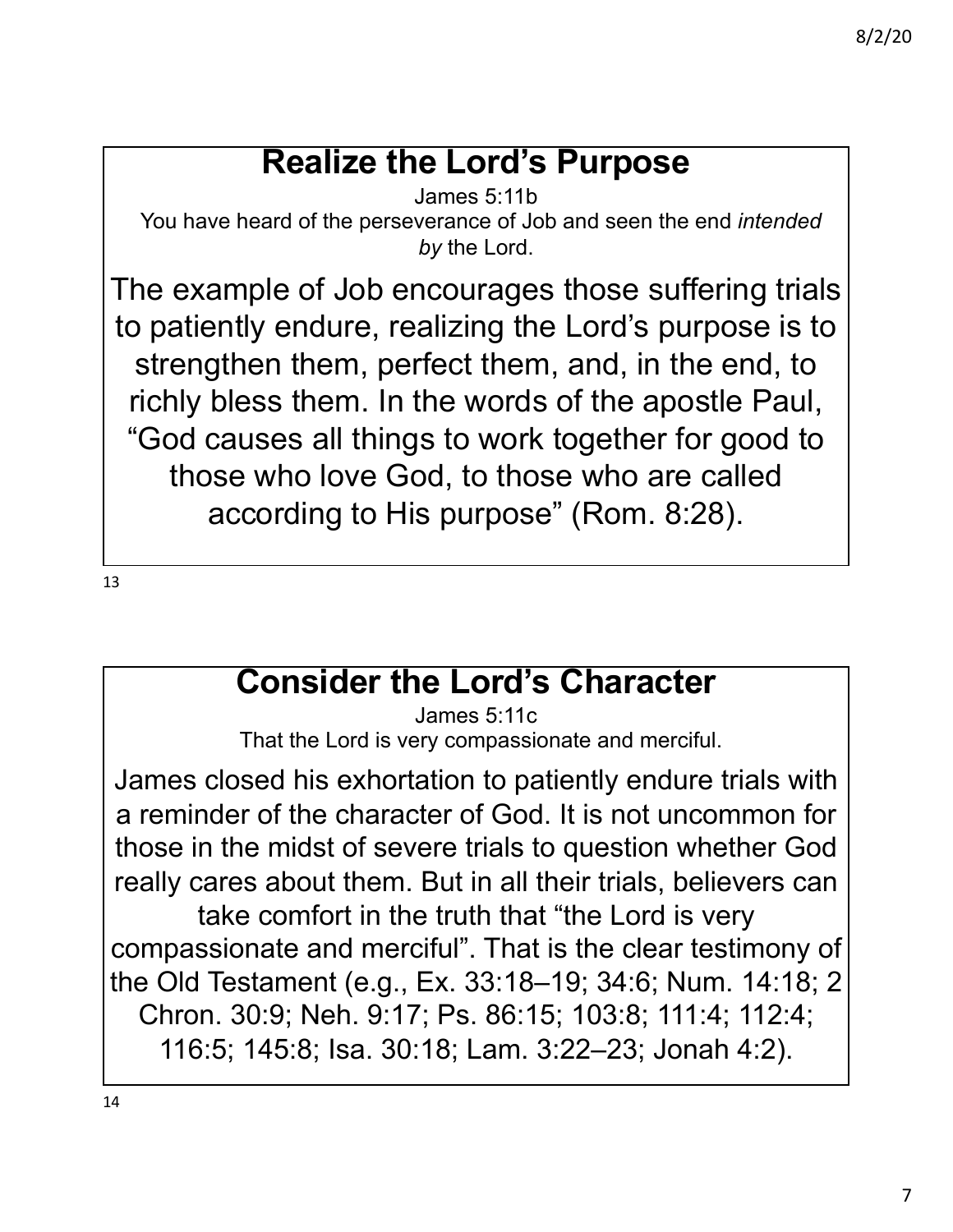# **Consider the Lord's Character**

James 5:11c That the Lord is very compassionate and merciful.

"Compassionate" literally means "manyboweled," reflecting the Hebrew idiom which spoke of the bowels or stomach as the seat of emotion. To say that God is "manyboweled" is to affirm that He has an enormous capacity for compassion.

15

#### **Consider the Lord's Character**

James 5:11c That the Lord is very compassionate and merciful.

That God is merciful is the unmistakable teaching of Scripture (cf. Ps. 86:15; Ezek. 39:25; Luke 1:78; Rom. 9:16; 11:30, 32; 12:1; 15:9; 2 Cor. 1:3; Eph. 2:4; Heb. 2:17; 1 Pet. 1:3; 2:10). Because of God's great mercy, Peter exhorted believers, "[Cast] all your care upon him; for he care for you" (1 Pet. 5:7; cf. Ps. 55:22; Phil. 4:6). Believers' suffering elicits a merciful, compassionate response from their heavenly Father (Ps. 103:13).